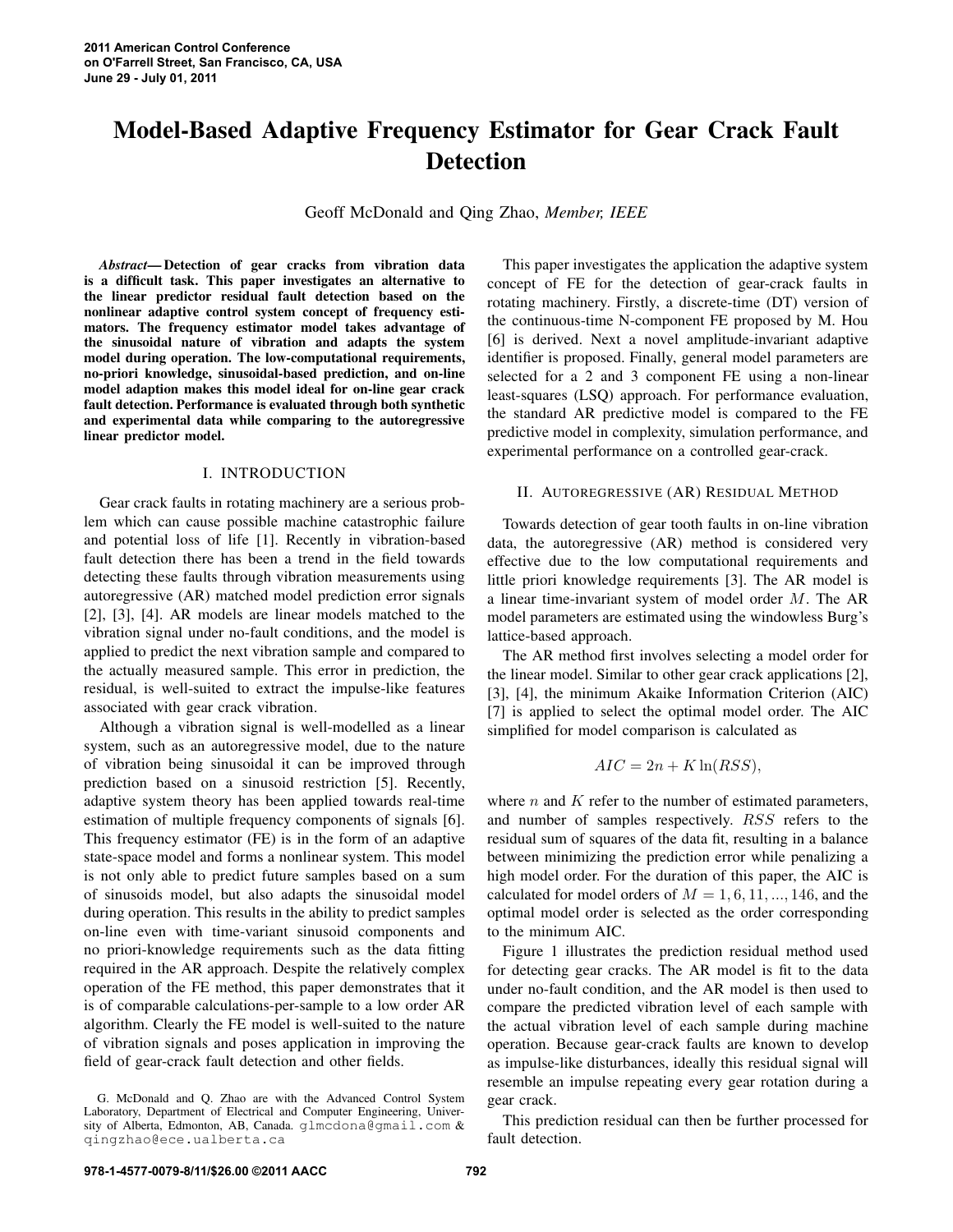

Fig. 1. AR-based linear-prediction error system



Fig. 2. N-component DT system model

# III. N-COMPONENT FREQUENCY ESTIMATOR (FE)

Based on the N-component FE model by M. Hou [6] for continuous-time, a low complexity discrete-time sample predictor is first derived. The derivation starts from the zeroorder hold discretized model of the sum of sinusoid system for N-components, Figure 2.

Forming the transfer function for each sinusoidal component,

$$
Y_i(z) = \frac{N(z)}{D_i(z)}U(z) = \frac{(z+1)^2}{z^2 - 2\cos(T\omega_i)z + 1}U(z),
$$

the complete transfer function follows as

$$
Y(z) = U(z) \sum_{i=1}^{N} Y_i(z) = \frac{P(z)}{Q(z)} U(z),
$$

where  $P(z)$  and  $Q(z)$  refer to the numerator and denominator polynomial of the complete transfer function,

$$
Q(z) = \prod_{i=1}^{N} (z^2 - 2\cos(T\omega_i)z + 1)
$$
  
=  $z^{2N} + \theta_{N-1}z^{2N-1} + \theta_{N-2}z^{2N-2} + \cdots$   
+  $\theta_0 z^N + \cdots + \theta_{N-2} z^2 + \theta_{N-1} z + 1,$  (1)

and  $\theta_i$ 's refer to the resulting expanded polynomial coefficients. By introducing a Hurwitz polynomial,

$$
\alpha(z) = z^{2N} + \alpha_{2N-1} z^{2N-1} + \dots + \alpha_1 z + \alpha_0
$$

we rewrite the transfer function as

$$
Y(z) = \frac{P(z)}{\alpha(z) + (Q(z) - \alpha(z))} U(z).
$$

Rearranging we have,

$$
Y(z) = \frac{\alpha(z) - Q(z)}{\alpha(z)} Y(z) + \frac{P(z)}{\alpha(z)} U(z)
$$

and taking  $U(z) = 0$  we have

$$
Y(z) = \frac{\alpha(z) - Q(z)}{\alpha(z)} Y(z)
$$

with estimator state-space realization of

$$
x[n+1] = Ax[n] + By[n]
$$
  
\n
$$
\hat{y}[n] = \hat{C}x[n]
$$
  
\n
$$
A = \begin{bmatrix}\n-\alpha_{2N-1} & -\alpha_{2N-2} & \cdots & -\alpha_1 & -\alpha_0 \\
1 & 0 & \cdots & 0 & 0 \\
0 & 1 & \cdots & 0 & 0 \\
\vdots & \vdots & \ddots & \vdots & \vdots \\
0 & 0 & \cdots & 1 & 0\n\end{bmatrix}
$$
  
\n
$$
B = \begin{bmatrix}\n1 \\
0 \\
\vdots \\
0\n\end{bmatrix}, \hat{C} = \alpha^T - \hat{\theta}^T V
$$
  
\n
$$
\alpha = \begin{bmatrix}\n\alpha_{N-1} \\
\alpha_{N-2} \\
\vdots \\
\alpha_1 \\
\alpha_0 - 1\n\end{bmatrix}, \hat{\theta} = \begin{bmatrix}\n\hat{\theta}_{N-1} \\
\hat{\theta}_{N-2} \\
\vdots \\
\hat{\theta}_0\n\end{bmatrix}
$$
  
\n
$$
V = \begin{bmatrix}\n1 & 0 & \cdots & 0 & \cdots & 0 & 1 & 0 \\
0 & 1 & \cdots & 0 & \cdots & 1 & 0 & 0 \\
\vdots & \vdots & \ddots & \vdots & \ddots & \vdots & \vdots \\
0 & \cdots & 0 & 1 & 0 & \cdots & 0 & 0\n\end{bmatrix}
$$

where the system output,  $\hat{y}[n]$ , is the signal estimation and  $\theta$ corresponds to the estimated frequency components  $\hat{\omega}$  by Equation 1. The parameter  $\alpha$  is tunable and controls the convergence behaviour of the system, and the selection of these parameters are discussed in Section V. The  $\hat{\theta}$  estimates are adapted according to the residual as described in the following section.

## IV. ADAPTIVE IDENTIFIERS

Updating the frequency estimates,  $\hat{\omega}$ , is achieved through updating the related Hurwitz parameters,  $\hat{\theta}$ . The  $\hat{\theta}$  parameter is updated according to the prediction residual,  $r[n]$  =  $y[n] - \hat{y}[n]$ , such that the system converges  $\hat{\theta} \to \theta$ . A simple adaptive identifier can be formed by simply adjusting  $\hat{\theta}$  such that the residual decreases:

$$
\hat{\theta}[n] = \hat{\theta}[n-1] - \gamma Vx[n-1]r[n-1]
$$

where  $\gamma$  is a tunable scalar parameter controlling the rate at which  $\hat{\theta}$  is adapted. A smaller value will result in a longer convergence time but is more robust to noise, while a larger value improves the convergence time but reduces noise tolerance. One drawback of this possible adaptive identifier is the amplitude sensitivity. By multiplying the input signal by a scalar,  $y[n] = ks[n]$ , we have

$$
x[n+1] = Ax[n] + Bks[n]
$$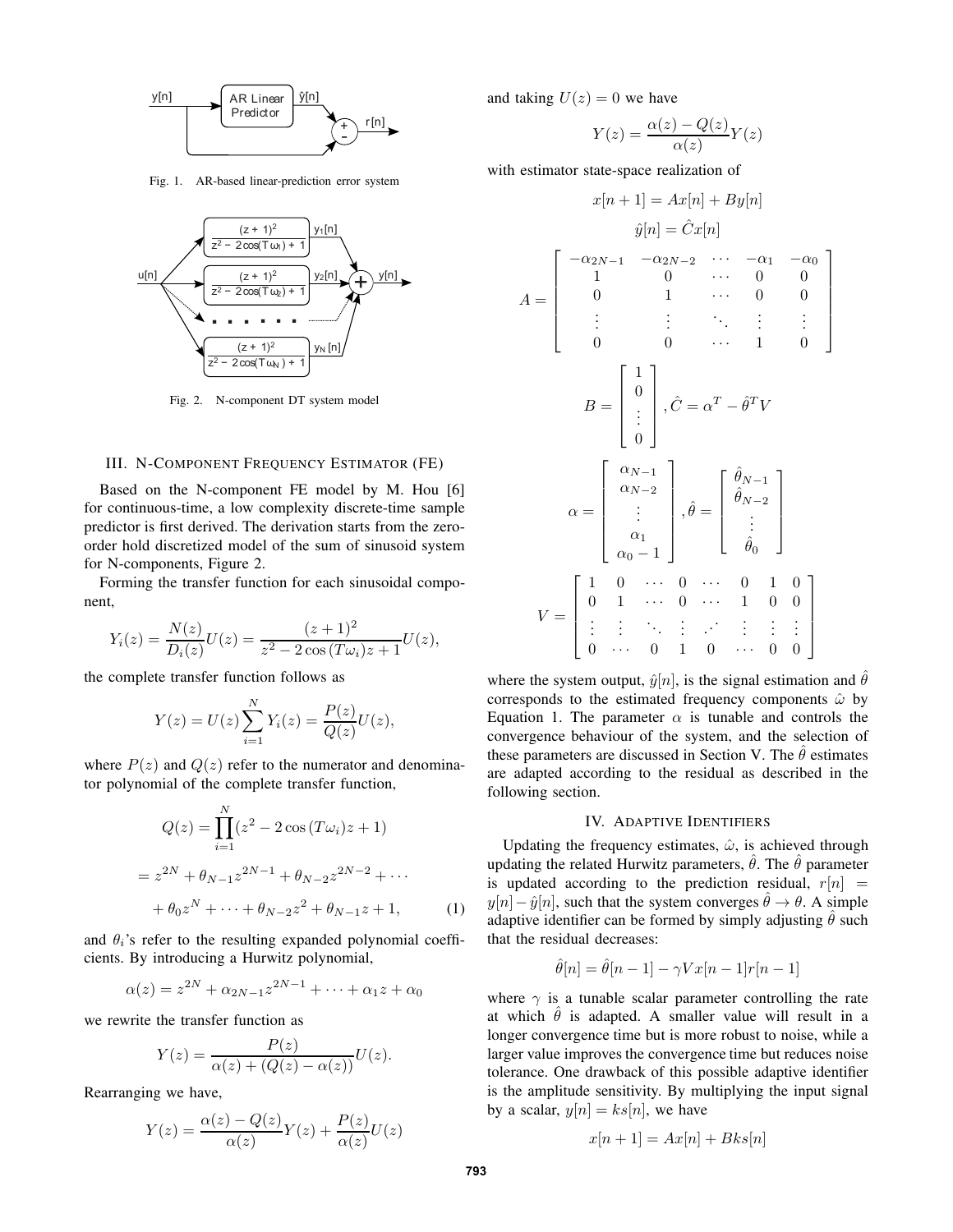$$
\frac{x[n+1]}{k} = \frac{Ax[n]}{k} + Bs[n]
$$

$$
k\hat{s}[n] = \hat{C}x[n]
$$

then redefining  $\bar{x}[n] = x[n]/k$ , we have the system

$$
\bar{x}[n+1] = A\bar{x}[n] + Bs[n]
$$

$$
\hat{s}[n] = (\alpha^T - \hat{\theta}^T V)\bar{x}[n]
$$

$$
\hat{\theta}[n] = \hat{\theta}[n-1] - \gamma V k \bar{x}[n-1] (ks[n] - k\hat{s}[n])
$$

clearly resulting in a  $k^2$  factor increase in the changes to  $\theta[n]$  each iteration and in turn resulting in significantly larger changes to the estimated frequencies  $\hat{\omega}$ . Ideally, the change to  $\hat{\theta}[n]$  should be independent of the signal amplitude such that the parameter  $\gamma$  does not need to be tuned for each input signal. By introducing a state-normalization factor to the adaptive identifier, the amplitude sensitivity issue can be addressed,

$$
\hat{\theta}[n] = \hat{\theta}[n-1] - \frac{\gamma V x[n-1](y[n-1] - \hat{y}[n-1])}{\|x[n-1]\|^2}
$$

and following a similar procedure as above with input signal  $y[n] = ks[n],$ 

$$
\hat{\theta}[n] = \hat{\theta}[n-1] - \frac{\gamma V k \bar{x}[n-1](k s[n-1] - k \hat{s}[n-1])}{\|k \bar{x}[n-1]\|^2}
$$

$$
= \hat{\theta}[n-1] - \frac{\gamma V \bar{x}[n-1](s[n-1] - \hat{s}[n-1])}{\|\bar{x}[n-1]\|^2}
$$

where the change to  $\hat{\theta}[n]$  is now independent of the input signal amplitude. This proposed change introduces a singularity at  $|x[n]| = 0$ , and the adaptive identifier is slightly adjusted such that

$$
\hat{\theta}[n] = \hat{\theta}[n-1] - \Delta\hat{\theta}[n-1]
$$

$$
\Delta\hat{\theta}[n] = \begin{cases} \frac{\gamma V x[n](y[n]-\hat{y}[n])}{\|x[n]\|^2} & \text{if } \|x[n]\|^2 > \epsilon \\ 0 & \text{otherwise} \end{cases}
$$

where  $\epsilon$  is a small positive scalar. Although this simplifies the model by being amplitude invariant, the selection of  $\alpha$  and  $\gamma$  is still a difficult process due to the non-linear characteristics of the system. For the rest of the paper only this FE State-Normalized adaptive identifier is studied, as the results generalize to any input amplitude. The next section presents a least-squares minimization approach to selecting these parameters.

# V. LEAST-SQUARES (LSQ) PARAMETER SELECTION

Parameter selection in a non-linear system is a difficult process. This problem is approached as a minimization problem where the input parameters,  $\gamma$  and  $\alpha$ , are adjusted to minimize the error in the estimated  $\hat{\theta}[n]$ . Minimizing the estimated frequency error,  $\hat{\omega}[n]$ , is not considered due to the complexity involved with calculating  $\hat{\omega}[n]$  from  $\hat{\theta}[n]$ . LSQ minimization is performed as

$$
\min_{\gamma,\alpha} \lVert f_\theta \rVert_2^2
$$

where  $f_{\theta}$  is defined as the error in  $\theta$  estimates in K-sample trajectories for L randomly generated input signals. Each input signal includes additive white Gaussian noise and N frequency components with uniformly-distributed frequency and initial phase. The  $L$  input signals are known and their corresponding correct  $\theta$  is calculated by Equation 1. This forms the cost matrix,

$$
f_{\theta} = \begin{bmatrix} e_{\theta}[0] & e_{\theta}[1] & \cdots & e_{\theta}[K-1] \end{bmatrix}
$$

$$
e_{\theta}[n] = \begin{bmatrix} \theta_{y_0} - \hat{\theta}_{y_0}[n] \\ \theta_{y_1} - \hat{\theta}_{y_1}[n] \\ \vdots \\ \theta_{y_{L-1}} - \hat{\theta}_{y_{L-1}}[n] \end{bmatrix}
$$

used for the LSQ minimization. Minimizing this leastsquares non-linear minimization problem is approached using the Levenberg-Marquardt with line-searching algorithm [8], [9]. LSQ initial parameters of  $\alpha$  $\overline{\phantom{a}}$ 0 0  $\cdots$  0  $-1$  |<sup>T</sup> and  $\gamma = 0$  are used for the adaption and simulation initial conditions of  $x[0] = 0$ , and  $\hat{\theta}[0] = 0$  are used. Table I indicates the final FE parameter values after 10 iterations with  $K = 2000$ ,  $M = 500$ , and additive Gaussian white noise of zero mean and 0.1 standard deviation.

TABLE I FINAL VALUES FOR FE PARAMETERS  $\gamma$  and  $\alpha$  by LSQ minimization

|              | $\alpha$                                        |  |  |
|--------------|-------------------------------------------------|--|--|
| 0.522        | $-0.163 \quad 0.255 \quad -0.0840 \quad -0.911$ |  |  |
| $\vert$ 1.06 | $0.227$ $0.834$ $0.135$                         |  |  |
|              | $0.357 -0.0607 -1.09$                           |  |  |

Figure 3 plots the convergence behaviour of  $\hat{\theta}$  for the first four input signals of the 3-component FE after iterative parameter selection. It can be seen that the estimates typically converge correctly in a relatively short number of samples.

#### VI. COMPUTATIONAL REQUIREMENTS

The computational requirements of both the M-order AR model and the N-component FE is important for implementation. For the FE, the back-calculation of the  $\hat{\omega}$  from  $\theta[n]$ is not included because this information is not required in the context of the proposed fault detection. Table II below indicates the computational requirements of the M-order AR model and N-component FE using both adaptive identifiers. All models were implemented in controllable canonical form and computations per sample were calculated.

For performance comparison purposes, an AR model of order  $M = 9$  is included in the comparison as it is of similar complexity to the 3-component FE model.

## VII. SIMULATION RESULTS

For validation, a simulated gear-crack vibration signal is generated with varied levels of fault. The vibration signal is formed as harmonics of the motor vibration of 60 Hz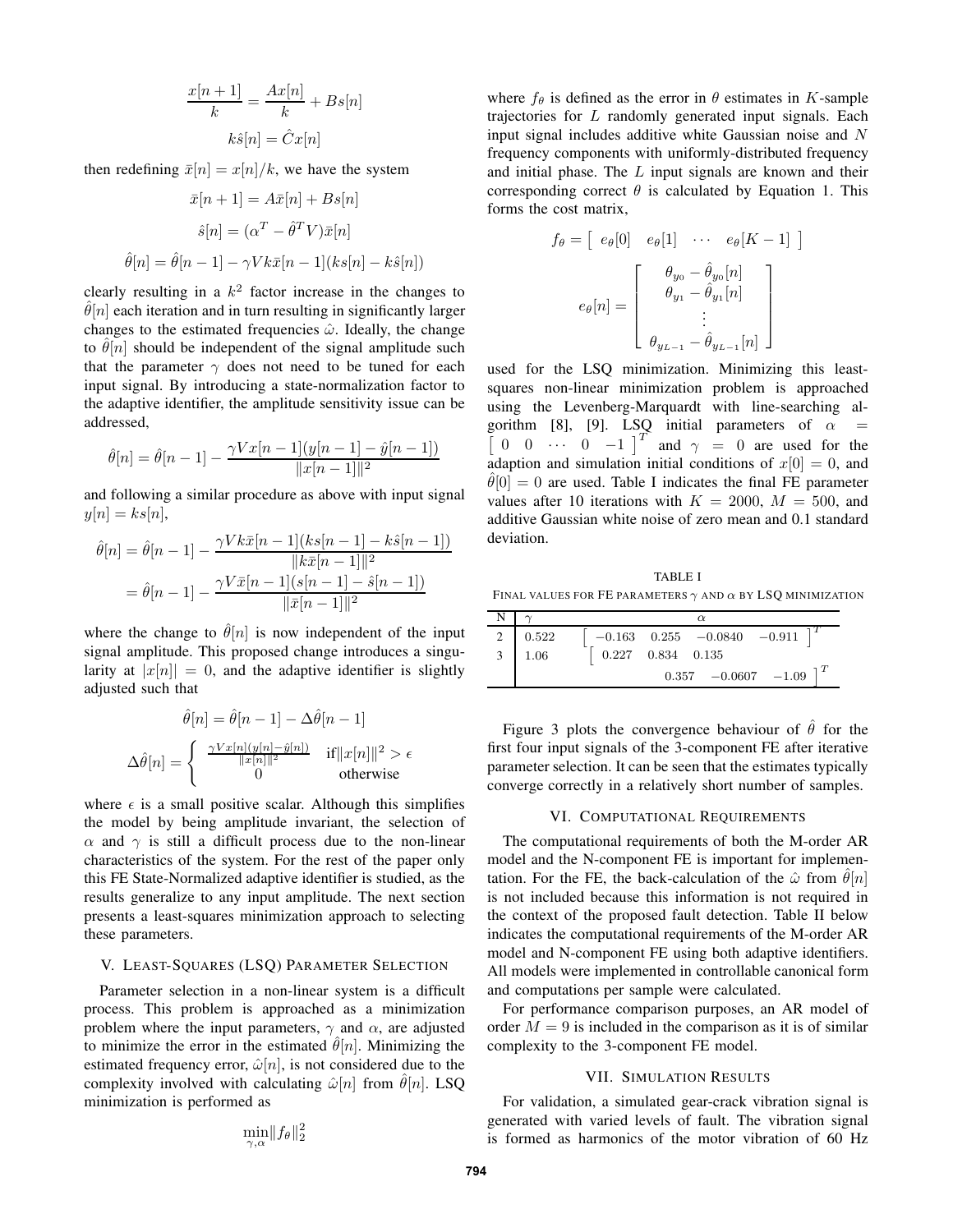

Fig. 3. Convergence of  $\theta$  estimates for the three-component FE for the first four input signals each composed of three sinusoidal components at indicated frequencies.

TABLE II FLOATING POINT CALCULATIONS REQUIRED FOR EACH SAMPLE OF PREDICTED OUTPUT AS A FUNCTION OF MODEL ORDER, M, OR NUMBER OF FREQUENCY COMPONENTS, N.

| of IREQUERCI COMI ORENTO, IN |            |                 |  |  |
|------------------------------|------------|-----------------|--|--|
| Method                       | Additions  | Multiplications |  |  |
|                              | per sample | per sample      |  |  |
| ΑR                           | $2M-1$     | 2 M             |  |  |
| FE Classical                 | $5N-1$     | $3N+2$          |  |  |
| FE State-Normalized          | $6N - 2$   | $5N+3$          |  |  |

plus fault modelled as time-localized decaying exponential enveloped sinusoid vibrations repeating at the gear rotational period. The motor harmonics of 60 Hz, 120 Hz, ..., 360 Hz have amplitudes of 0.5, 0.2, 0.1, 0.02, 0.03, and 0.01 respectively and initial phase of 1.04, 1.82, 6.60, 2.83, 4.08, and 0.00 rad respectively. Additive white Gaussian noise with zero mean and 0.001 standard deviation is included. The disturbance gear crack vibration signal is added to the signal at a period of 83 milliseconds (12 Hz) and is composed of a decaying exponential envelope with time constant 2e-3 and carrier frequency of 360 Hz. Figure 4 plots the simulated vibration signal for a gear-crack peak disturbance of 0.362 and sampling rate of 10 kHz.

Figure 5 presents the residual results when modelmatching the AR models to the no-fault vibration data, and applying the FE and resulting AR models to the fault vibration signal in Figure 4.

Kurtosis is defined as the fourth standardized moment,

$$
k = \frac{E(x - \mu)^4}{\sigma^4}
$$

where  $E()$  denotes the statistical expectation, x the signal,  $\mu$  the signal mean, and  $\sigma$  the signal standard deviation.



Fig. 4. Simulated gear crack vibration signal and spectrum.



Fig. 5. Prediction residual and corresponding kurtosis using the a) 2 component FE, b) 3-component FE, c) 9th order AR, and d) 146th order AR model.

Kurtosis is a measure of how outlier-prone a signal is, and is commonly used as a fault indicator in gear-related faults due to the impulse-like vibration manifestation. The kurtosis values are analyzed to evaluate the FE and AR methods' ability to detect the gear crack fault. Comparing the fault peak disturbance versus the kurtosis, Figure 6, the 2 component FE performs the best for higher fault amplitudes while the 9th order AR model performs the best at small amplitudes. However, these results vary drastically according to the composition of the vibration signal and should not be interpreted as a general performance trend.

### VIII. EXPERIMENTAL DESIGN AND RESULTS

For validation and comparison, vibration data collected from a controlled gear tooth crack experiment under varying degrees of crack severity is analyzed. The machine configu-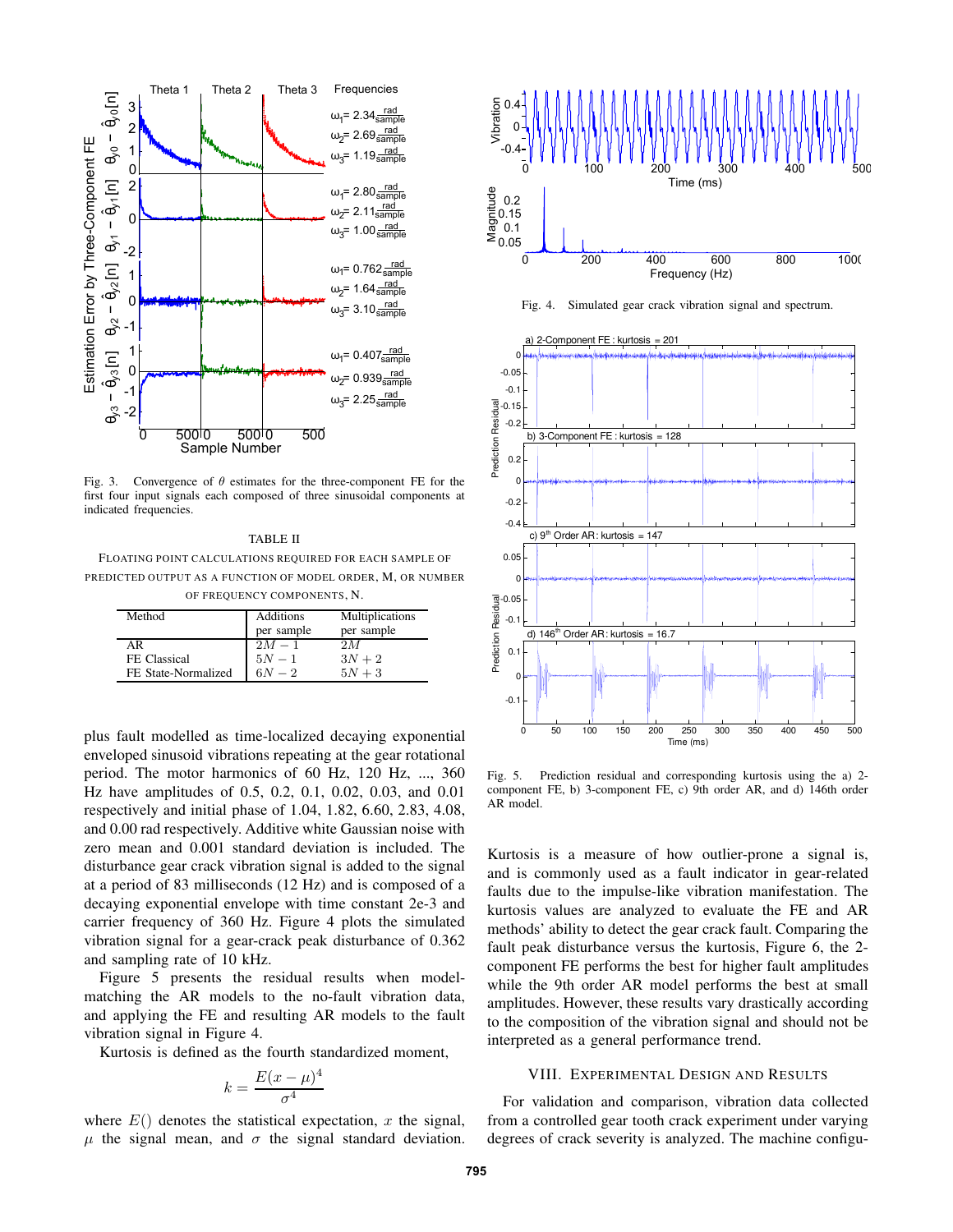

Fig. 6. Kurtosis of model prediction residual plotted versus fault peak disturbance.



Fig. 7. Experimental machine configuration.

ration, Figure 7, is composed of a motor, gearbox, and break. A tooth crack is introduced in Gear 3 at varying levels using a cutting knife of width 0.4 mm controlling the depth and length of the cut. The gears for fault levels of 25%, 50%, 75%, and 100% can be seen in Figure 8.

The experiment consists of recording of the vibration along the axis of the impact force for three separate measurements during three separate machine start-ups under each operating condition. The motor operating conditions are varied between full-load, half-load, and no-load, with speeds ranging from 800 to 3000 rpm at 200 rpm intervals. In total, this results in 540 vibration measurements with approximately 8000 samples each. The sampling frequency is dependent on the rotation speed of the motor. Figure 9 illustrates the averaged rms vibration of the machine versus fault level. It can be seen that the vibration trend does not increase proportionally to the fault level; this is likely as a result of properties of the five different gears used or slight changes to the machine as the gear swapping is performed.

For the 540 datasets, the general data processing procedure is as follows:

- 1) Subtract the signal mean from each dataset.
- 2) Fit the AIC selected order and 9th order AR models to a dataset at no-fault condition at each rpm and load condition.
- 3) For each dataset, both AR models are used to predict the samples using the dataset's corresponding no-fault



Fig. 8. Experimental gears with tooth cracks at levels of a) 25%, b) 50%, c) 75%, and d) 100% [10].



Fig. 9. RMS of measured acceleration according to fault level.

fit model. For example, a dataset measured at 3000 rpm, full-load, 25% fault level would use the AR models fit to the datasets at 3000 rpm, full-load, 0% fault level.

- 4) For each dataset, both FE models are simulated and the prediction residual calculated.
- 5) Calculate the kurtosis of each prediction residual signal while ignoring the first 200 samples to allow for the AR and FE models to converge.

From this procedure, it is clear that one big advantage of the FE-based method is the fact that it is a general model requiring no training to different datasets, different machines, different motor speeds, or even different applications. As a result the FE model will perform better under varied machine conditions. Figure 10 presents the prediction error for all four methods with the machine at 3000 rpm, full load, and 100% fault level.

Figure 11 presents the no-fault normalized kurtosis results for the four predictive models under full-load, half-load, and no-load. It can be seen that the 2 and 3 component FE provide a better correlation between increasing fault level and higher kurtosis values. It is clear that the FE results in a better gear fault indicator over both AR models, with the 3-component FE performing the best.